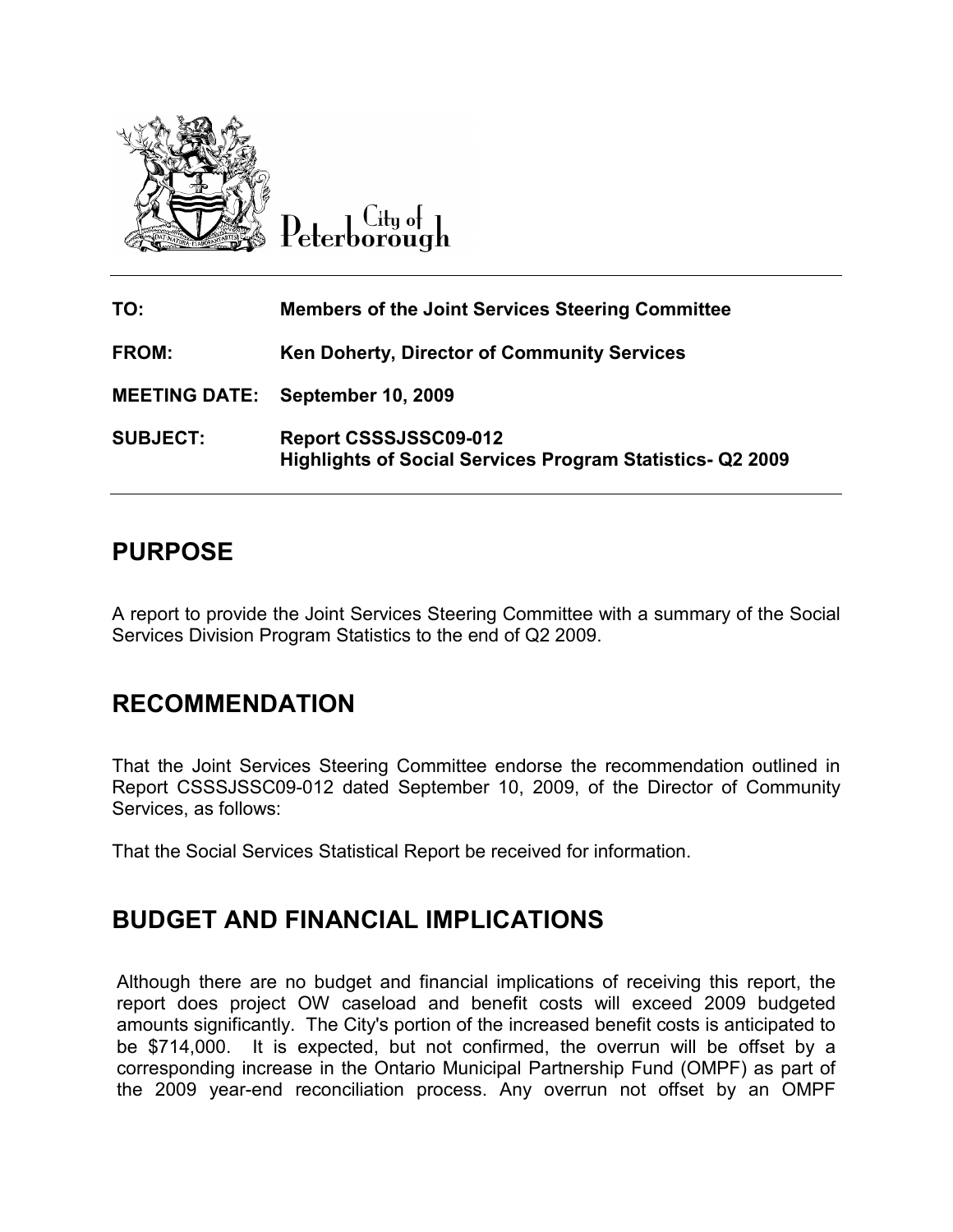increase, however, will have to be offset by a draw from the City's Social Services Reserve. The County will not receive OMPF and the expected increase of \$202,000 costs will require a draw on their Reserve.

# BACKGROUND

The Social Services statistics report for the period from January 1, 2009 until June 30, 2009 is attached as Appendix A. This report provides an overview of relevant activities and outcomes for Peterborough Social Services programs.

The following are a few of the highlights contained in these statistics:

#### Mandatory Benefits

As at the end of the second quarter of 2009, Ontario Works actual caseload has increased by 410 cases over the 2008 year-end caseload. With an increase in caseload and the number of terminations stabilizing, gross mandatory costs are overexpended and projected to be overspent by year-end. It is anticipated that the municipal share of mandatory benefits may be over by \$714,000 for the City and \$202,000 for the County. The budgets for discretionary benefits are projected to be exhausted by the beginning of the fourth quarter.

The current gross discretionary benefit projections to year-end are \$1,798,248 for the City and \$309,290 for the County. This would require an additional \$66,765 from the City and \$18,904 from the County. As of June  $30<sup>th</sup>$ , the City has spent 56.03% of the budgeted mandatory benefits and the County has spent  $58.67\%$ . As of June  $30<sup>th</sup>$ , the City has spent 55.83% of the budgeted discretionary benefits and the County has spent 63.13% (please see report number CSSSJSSC09-013 for more detail on discretionary benefits). There has been an increase in the number of applications and grants while the termination rate remains stable. The increase in the number of people receiving Ontario Works assistance has resulted in an increased request for mandatory and discretionary benefits.

From the first quarter in 2009 to the second quarter in 2009, the caseload distribution has shifted from 82% City and 18% County to 81% City and 19% County. Visits to the emergency shelters have increased for both the City (10%) and the County (2%).

#### Employment Spending

At second quarter, spending in employment is at 44% of the budget. There will be significant employment programming from September to December; therefore, it is anticipated that the budget will be fully expended.